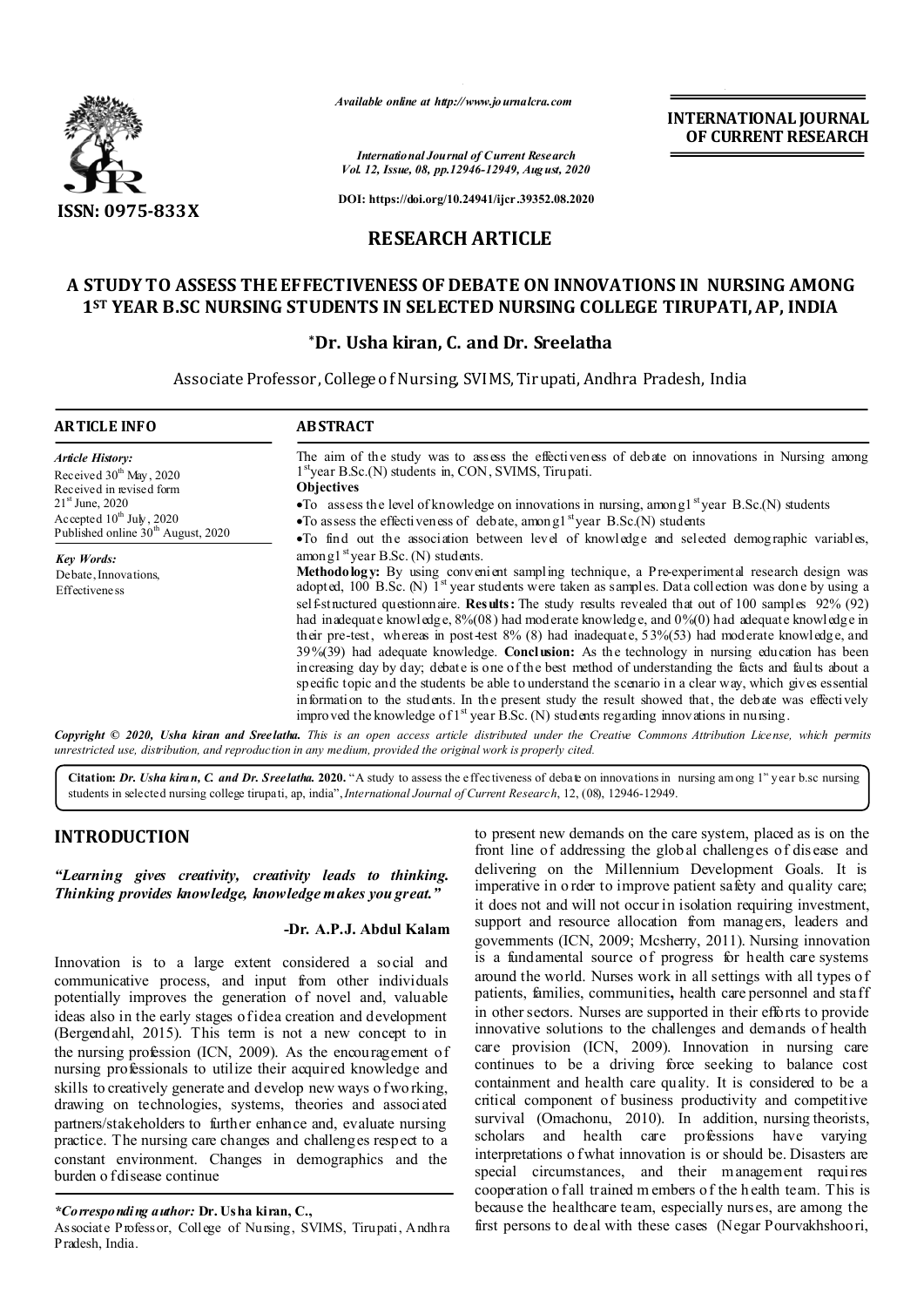2017). The science of forensic nursing represents an emerging worldview in the future of the forensic sciences as crime and violence bring together the two most powerful systems affecting the lives of people throughout the world *–* health and justice. These concerns require a joint endeavor involving physicians, nurses, police officials, attorneys, magistrates, sociologists, psychologists, social workers, forensic and political scientists, advocates and activists, and other criminal justice practitioners to reduce and prevent social injustice. Effective forensic case management is an area lacking in sufficient policy and legislation to ensure protection of the l egal, civil and human rights of both the victims and the accused (Virginia, 2011). The gap that exists in healthcare organizations between research evidence production and the users of that evidence continues to promote a separation between what's known about the organization and delivery o f health services and what's actually done in practice. Consequently, there's growing interest in innovative knowledge translation models with emphasis on collaboration, active participation, and shared learning among nurses at all levels within the organization and their interdisciplinary stakeholders.

Building a sustainable evidence-based practice (EBP) infrastructure, particularly during times of financial constraints, poses challenges for nurse leaders. To be successful, models must be creative and adaptive while being mindful of limited resources (Gwenyth, 2014). Telehealth nursing is not a claim to popularize the areas in nursing. Nurses in any area who utilize information transfers and wellbeing advances, for example, sound, video, or information coordinated into their current practice are giving Telehealth nursing. Consolidated with a collection of learning and abilities used to transfer nursing operations over distance Telehealth patients are effectively administering to patients remotely. T he understanding of this technology is important to a career in nursing operations. However, outlining the details of the op erations and benefits o f the T ele Nursing technology and its effectiveness in the health care sector will help to understand the usefulness in the sector.

### **NEED FOR THE STUDY**

Knowledge and Performance about Nursing Ethic Codes from Nurses' and Patients' Perspective in T abriz Teaching Hospitals, Iran. Most of the nurses were female, married, educated at BS degree and 86.4% of them were aware of Ethic codes also 91.9% of nurses and 41.8% of patients represented nurses respect ethic codes. Nurses' and patients' perspective about ethic codes di ffered significantly. Significant relationship was found between nurses' knowledge of ethic codes and job satisfaction and complaint of ethical performance In Selçuk University & Hacettepe University in turkey. The majority of University A students (67.8%) reported that they h ad received education on disasters; however, this rose to 83.2% for University B students. A great majority of University B students (72.6%) had knowledge about disasters du e to school courses. Only 6.8% of University A students stated that they had received disaster nursing education, while 68.6% of students studying in University B received education about disaster nursing. T he primary source of knowledge of students who stated that they had received education on disaster nursing, was school courses at the rate o f 54.5% in University A students, and of 95.0% in University B students.

Muller College of nursing Mangalore 50.3% of nurses have average knowledge on EBP, 42.9% of nurses have good knowledge on EBP and 6.8% nurses have poor knowledge on EBP. The Knowledge Level of Nursing Students on Forensic Nursing. T he survey prepared for the study was applied to 135 women and 48 men and totally 183 students. Sample group consists of nearly 74% women and 26% men. 42%, 6 of interviewed of people were 3 class stud ents, 57%, 4 were 4 class students. Mean age of students was 22, 23 years. The phrases related to legal responsibilities of a nurse, 'Health staff have legal responsibility on forensic case declaration' and 'Each medical paper has potential to gain forensic document qualifications' were answered truly by nearly % 75 of students. Also, the rate of true answer to the phrase 'Health staff have<br>criminal, juristical, administrative and vocational criminal, juristical, administrative and vocational responsibilities' is 49%.T hrough health staff's criminal, juristical, administrative and vocational responsibilities, each medical paper can b e a forensic document from the acceptance of the patient to the hospital till being discharged. Despite this, 25% of people interweaved answered the questions wrong. And it establishes that subject must be in a different course curriculum. In questions to assess the level of knowledge of students on forensic medicine subject,44% of participants know forensic circumstance definition,32 %,2 know the meaning of malpractice which is a part o f forensic process and 31%,1 know that determination of forensic cases is not only done by forensic medicine department.

Tele health and Tele Nursing Perception and Knowledge among University Students of Nursing inuniversities in Poland. There were 116 students in their first year (course) (38%) and 96 students each in the second and third years  $(31\%)$ . Most of the students  $(220 (71\%)$  in the study group were in the age range from 20 to 23 years. The accurate definition of telemedicine was identified by 251 (82%) respondents. The definition of telenursing was recognized properly by 230 (75%) respondents*.* Of the students, 207 (67%) would anticipate telenursing service implementation into the National healthcare system, and 214 (69.49%) would appreciate the addition of Tele nursing classes to the curriculum. Students from a few universities showed significantly higher willingness to introduce Tele Nursing classes into nursing curriculum and the intention to use Tele Nursing services in their future nursing practice.

# **MATERIALS AND METHODOLOGY**

**Research approach:** Pre - experimental one group pretestpost-test research design.

**Setting of the study:**College of Nursing, SVIMS, Tirupati.

**Study population:** Students studying 1<sup>st</sup> year B.Sc. (N), Tirupati.

**Study sample**: Students studying 1<sup>st</sup> year B.Sc. (N), SVIMS, Tirupati.

**Sample size:** 100 students were taken.

**Sampling technique:** Non probability convenient sampling technique was adopted for the present study.

**Criteria for Sample Selection**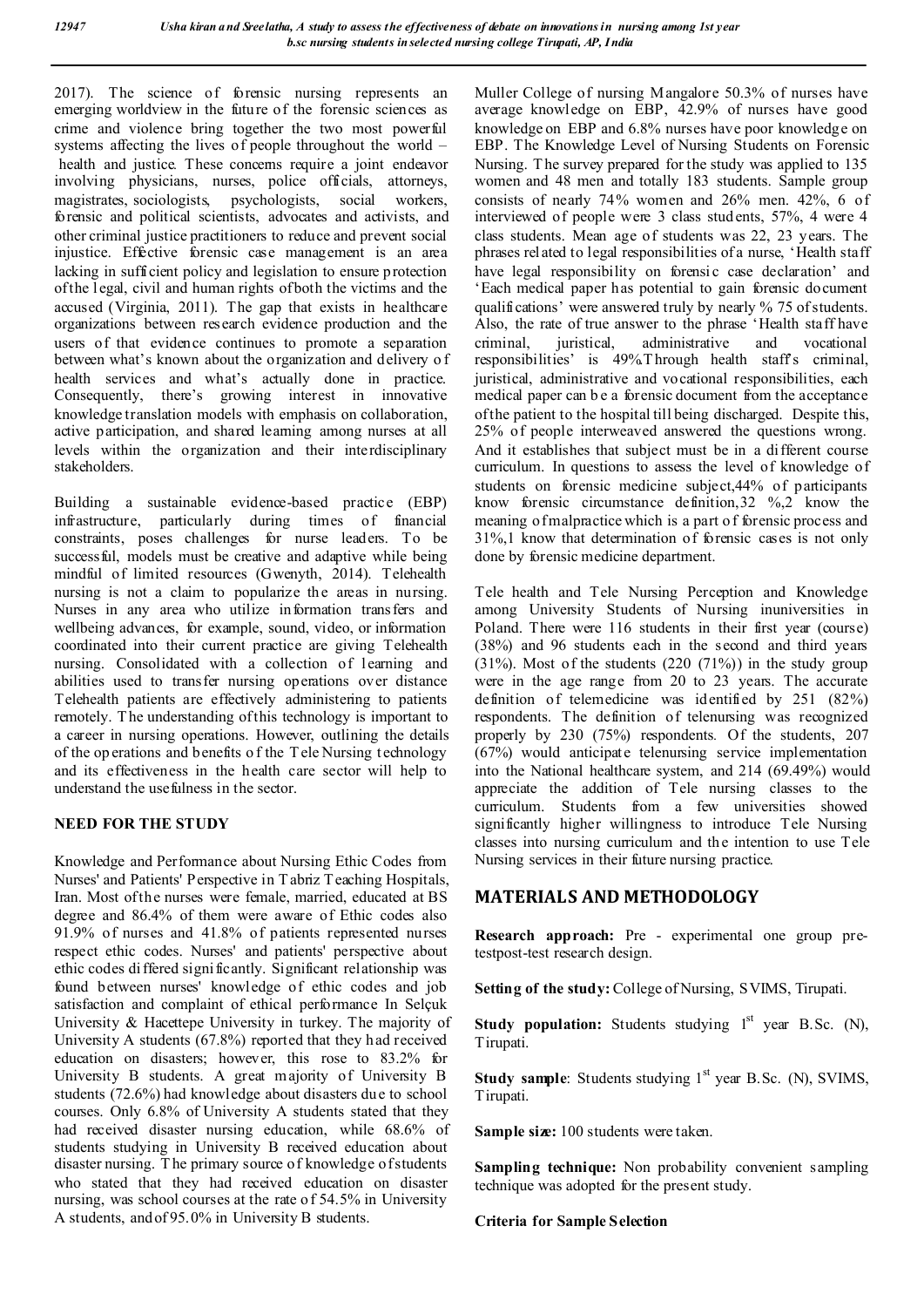#### **Inclusion criteria**:

- Who are studying  $1<sup>st</sup>$  year B.sc (N) in SVIMS, CON, Tirupathi.
- Who are willing to participate.

#### **Ex clusion criteria**

- Who are absent on the day
- Who are not willing to participate
- Those who are studying  $2^{nd}$ ,  $3^{rd}$  and  $4^{th}$  year B.sc(N)

### **INSTRUMENT**

The tool was developed with the help of related literatures from various textbooks, journals, websites discussion and guidance from experts.

#### **Section-I**

It consists of questions related to demographic data like name of the student, age, sex, religion, academic qualification, type of family, and type of living area.

#### **Section –II**

It consists of questions on innovations in nursing.

**Scoring key**: Correct answer was given a score of 1 and wrong answer was given a score of 0.

### **Content Validity**

The tool was given 10 experts constituting nursing professionals and taken their valuable suggestions.

**RELIABILITY OF THE TOOL:** Reliability of the tool is defined as the extent which the instrument yields the same results in repeated measures. The tool was administered to 10 1<sup>st</sup> year b.sc nursing students, who were not included in the main study.

The reliability was established by cronbachs alpha methods for correlation coefficient formula. The obtained r score was  $=$ 0.92 which shows that instrument was reliable. Hence the tool was reliable for proceeding with the pilot study.

**Data collection procedure**: Formal permission was obtained from authority to conduct study at College of nursing SVIMS, Tirupati. The investigator initially established rapport with the study subjects and explained the purpose of the study.

Consent from the subjects were obtained confidentially was maintained throughout the study. The data was collected by pre- test among  $\tilde{l}^{st}$  year B.sc nursing students by structured teaching programme was given for 45minutes. And after one week post test was conducted for same  $1<sup>st</sup>$  year B.sc nursing students.

### **DATA ANALYSIS**

Descriptive methods like percentage, Mean, and Standard deviation and inferential statistics t-test, Chi-square were used.

### **FINDINGS**

### **Table 1: Frequency and Percentage Distribution of pre-test and post-test knowledge.**

 $(n=100)$ 

|                                           | Ina dequate |       | <b>Moderate</b> |               | <b>Adequate</b> |               |
|-------------------------------------------|-------------|-------|-----------------|---------------|-----------------|---------------|
| Varia ble                                 | F           | $\%$  | F               | $\frac{0}{0}$ | F               | $\frac{6}{6}$ |
| kno wledge in<br>Level of<br>the pre test | 92          | 92.00 | 8               | 8.00          | $\theta$        | 0.00          |
| knowledge in<br>Level of<br>the post test | 8           | 8.00  | 53              | 53.00         | 39              | 39.00         |

Table 1: The above table shows that in Pre-test out of 100 students 92% (92) had inadequate knowledge, 8%(08) had moderate knowledge, and 0%(0) had adequate knowledge whereas in post-test 8% (8) had inadequate, 53%(53) had moderate knowledge, and 39%(39) had adequate knowledge.

**Table 2. Mean Standard deviation and t-value of pre-test and post-test knowledge**

|            |           | Mean   |     | Std. Deviation | t-value | p value |
|------------|-----------|--------|-----|----------------|---------|---------|
| Kno wledge | Pre test  | 7.460  | 100 | 2.459          | 38 254  | 0.000   |
|            | Post test | 14.170 | 100 |                |         |         |
|            |           |        |     |                |         |         |

The table shows the level of knowledge of students in the pretest and post test results shows the mean of pre-test is 7.460 and mean o f post-test is 14.170 shows a significant increase in the level of knowledge has increased.

**Table 3. Association between the selected demographic variable and level of knowledge among 1st year B.Sc.(N) students**

| S.no                           | Demog raphic variable                | $Chi$ -square    | P value | Ch <sub>i</sub> -square | P value |  |
|--------------------------------|--------------------------------------|------------------|---------|-------------------------|---------|--|
|                                |                                      | Pre test         |         | Post test               |         |  |
|                                | Age                                  | 12.758**         | 0.000   | $9.029**$               | 0.011   |  |
|                                | Gender                               | 1.075            | 0.300   | 52.754**                | 0.000   |  |
| 3.                             | Academic qualification               | $7.479**$        | 0.006   | 7.547*                  | 0.023   |  |
|                                | Religion                             | 1.040            | 0.594   | 6.041                   | 0.196   |  |
| - 5.                           | Type of family.                      | 9.817**          | 0.002   | 2.818                   | 0.244   |  |
| - 6.<br>$\cdot$ $\sim$<br>$-1$ | Type of living area.<br>about on the | 3.552<br>$\cdot$ | 0.169   | 19.188**                | 0.001   |  |

\*Significant at 0.01 level; \*\*Significant at 0.05 level

**Table-3:** it reveals that there is significant association between level of knowledge and demographic variable were significant at p<0.05 level and religion, type of family, type of living area is significant at p<0.01 level in pretest. And age, academic qualification are signi ficant at p<0.05 level, religion, type of family, type of living area is significant at  $p<0.01$  level in post test.

## **DISCUSSION**

This chapter deals with discussion part to the results, obtained from statistical analysis based on the study, the reviewed literature, hypothesis, which was selected for the study. The present was conducted to assess the effectiveness of innovations in nursing among BSc nursing students. It was presented in the view of the objectives of the study.

#### **Objectives of the study**

- To assess the level of knowledge on innovations in nursing.
- To assess the effectiveness of debate.
- To find the association between level of knowledge and selected demographic variables.